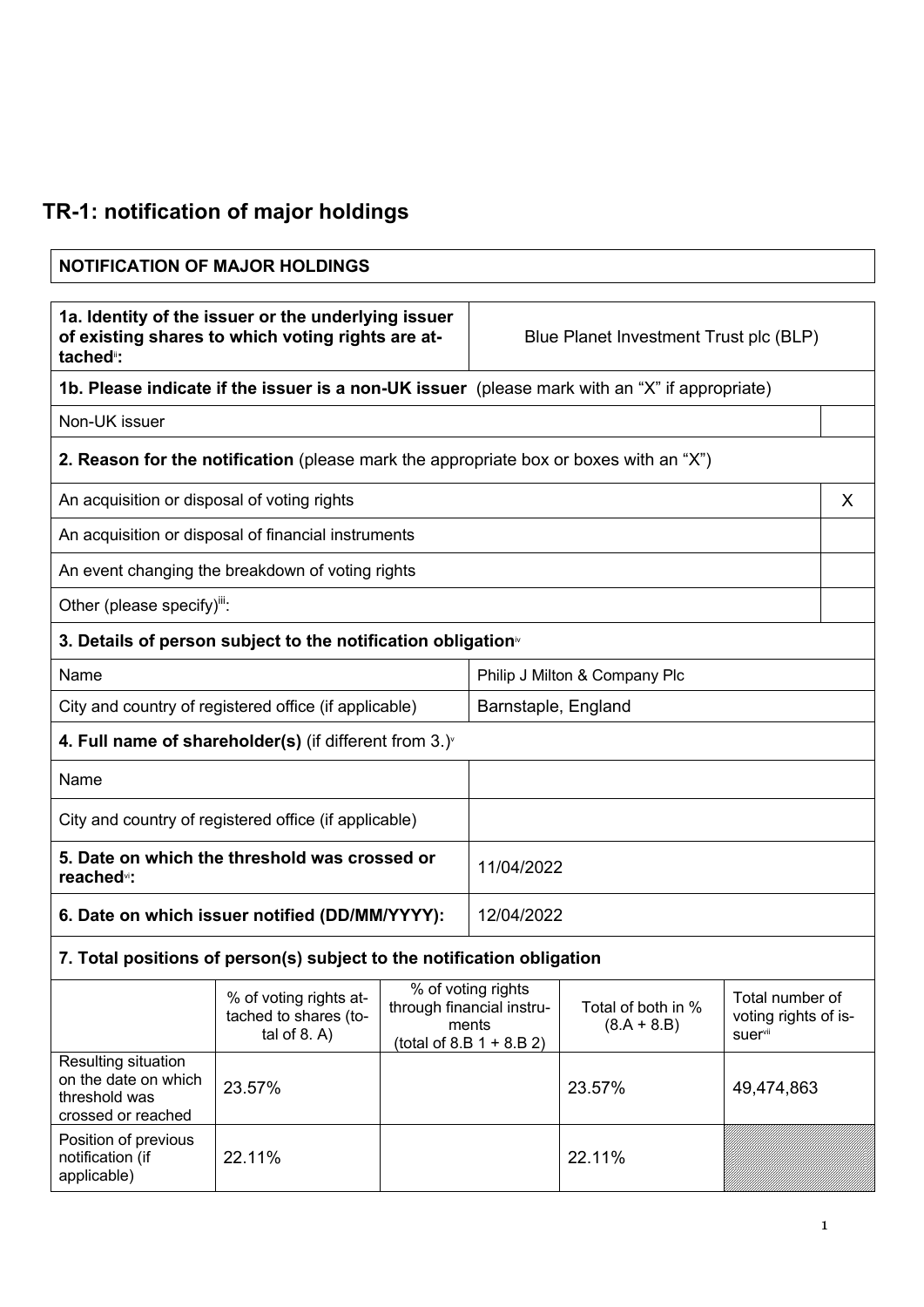## **8. Notified details of the resulting situation on the date on which the threshold was crossed or reached**viii

## **A: Voting rights attached to shares**

| Class/type of<br>shares | Number of voting rights <sup>ix</sup>                         |                                                                | % of voting rights                                            |                                                                       |
|-------------------------|---------------------------------------------------------------|----------------------------------------------------------------|---------------------------------------------------------------|-----------------------------------------------------------------------|
| ISIN code (if possible) | <b>Direct</b><br>(Art 9 of Directive<br>2004/109/EC) (DTR5.1) | Indirect<br>(Art 10 of Directive<br>2004/109/EC)<br>(DTR5.2.1) | <b>Direct</b><br>(Art 9 of Directive<br>2004/109/EC) (DTR5.1) | <b>Indirect</b><br>(Art 10 of Directive<br>2004/109/EC)<br>(DTR5.2.1) |
| GB0005327076            | 11,659,382                                                    |                                                                | 23.57%                                                        |                                                                       |
|                         |                                                               |                                                                |                                                               |                                                                       |
|                         |                                                               |                                                                |                                                               |                                                                       |
| <b>SUBTOTAL 8. A</b>    |                                                               | 11,659,382                                                     | 23.57%                                                        |                                                                       |

| B 1: Financial Instruments according to Art. 13(1)(a) of Directive 2004/109/EC (DTR5.3.1.1 (a)) |                                      |                                         |                                                                                                        |                    |
|-------------------------------------------------------------------------------------------------|--------------------------------------|-----------------------------------------|--------------------------------------------------------------------------------------------------------|--------------------|
| Type of financial in-<br>strument                                                               | <b>Expiration</b><br>$date^{\times}$ | Exercise/<br><b>Conversion Periodxi</b> | <b>Number of voting rights</b><br>that may be acquired if<br>the instrument is<br>exercised/converted. | % of voting rights |
|                                                                                                 |                                      |                                         |                                                                                                        |                    |
|                                                                                                 |                                      |                                         |                                                                                                        |                    |
|                                                                                                 |                                      |                                         |                                                                                                        |                    |
|                                                                                                 |                                      | <b>SUBTOTAL 8. B 1</b>                  |                                                                                                        |                    |

| 2004/109/EC (DTR5.3.1.1 (b))           |                                      | B 2: Financial Instruments with similar economic effect according to Art. 13(1)(b) of Directive |                                                     |                            |                    |
|----------------------------------------|--------------------------------------|-------------------------------------------------------------------------------------------------|-----------------------------------------------------|----------------------------|--------------------|
| <b>Type of financial</b><br>instrument | <b>Expiration</b><br>$date^{\times}$ | Exercise/<br><b>Conversion Pe-</b><br>riod xi                                                   | <b>Physical or</b><br>cash<br><b>settlement</b> xii | Number of<br>voting rights | % of voting rights |
|                                        |                                      |                                                                                                 |                                                     |                            |                    |
|                                        |                                      |                                                                                                 |                                                     |                            |                    |
|                                        |                                      |                                                                                                 |                                                     |                            |                    |
|                                        |                                      |                                                                                                 | <b>SUBTOTAL</b><br>8.B.2                            |                            |                    |